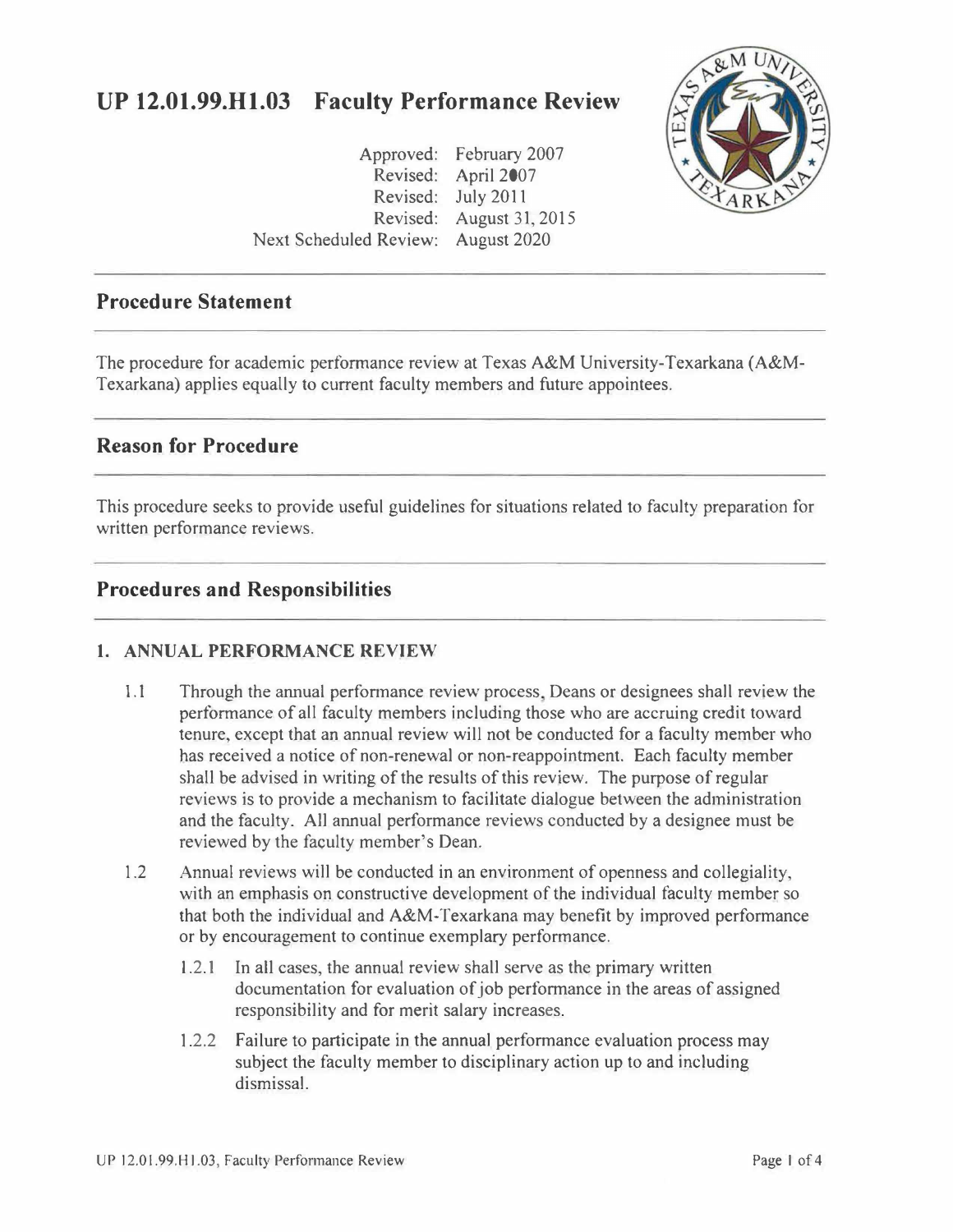- 1.2.3 The faculty member's report of previous activities must be focused on the previous calendar year and should allow a faculty member to point out the status of long-term projects and set the context in which annual activities have occurred.
- 1.2.4 The report must incorporate teaching, scholarly or creative activity, and service.
- 1.2.5 The Dean or designee shall summarize his/her evaluation and expectations of the faculty member's performance on the university annual performance review document. Each faculty member shall be informed in writing of the results of this review.
- 1.2.6 The faculty member shall indicate receipt by signing the document. Signing does not necessarily indicate agreement with the evaluation's content. If a faculty member refuses to sign, the supervisor shall indicate such in writing on the annual review document.
- 1.2.7 The annual report must also include goals for the next year in teaching, scholarship and scholarly or creative activity and service.
- 1.2.8 A conference shall be held between the Dean or designee and the faculty member to discuss the written review and expectations for the coming year. In some cases, more frequent meetings at the written directive of the Dean or request of the faculty member may be necessary.
- 1.2.9 A faculty member who disagrees with his/her performance review may submit a written response to the review which will be included as an attachment.
- 1.2.10 The annual performance review and any related documents shall become part of the faculty member's personnel file.
- 1.3 Tenured Faculty
	- 1.3.1 For tenured faculty, the annual performance review process will be used to identify the faculty member's progress toward promotion, if applicable.
	- 1.3 .2 The review will be part of the ongoing process of communication between the faculty member and the institution in which both institutional and individual goals and programmatic directions:
		- 1.3.2.1 are clarified,
		- 1.3.2.2 the contributions of the faculty member toward meeting those goals are evaluated, and
		- 1.3.2.3 the development of the faculty member and the university is enhanced.
	- 1.3 .3 The review must indicate progress toward promotion, if applicable.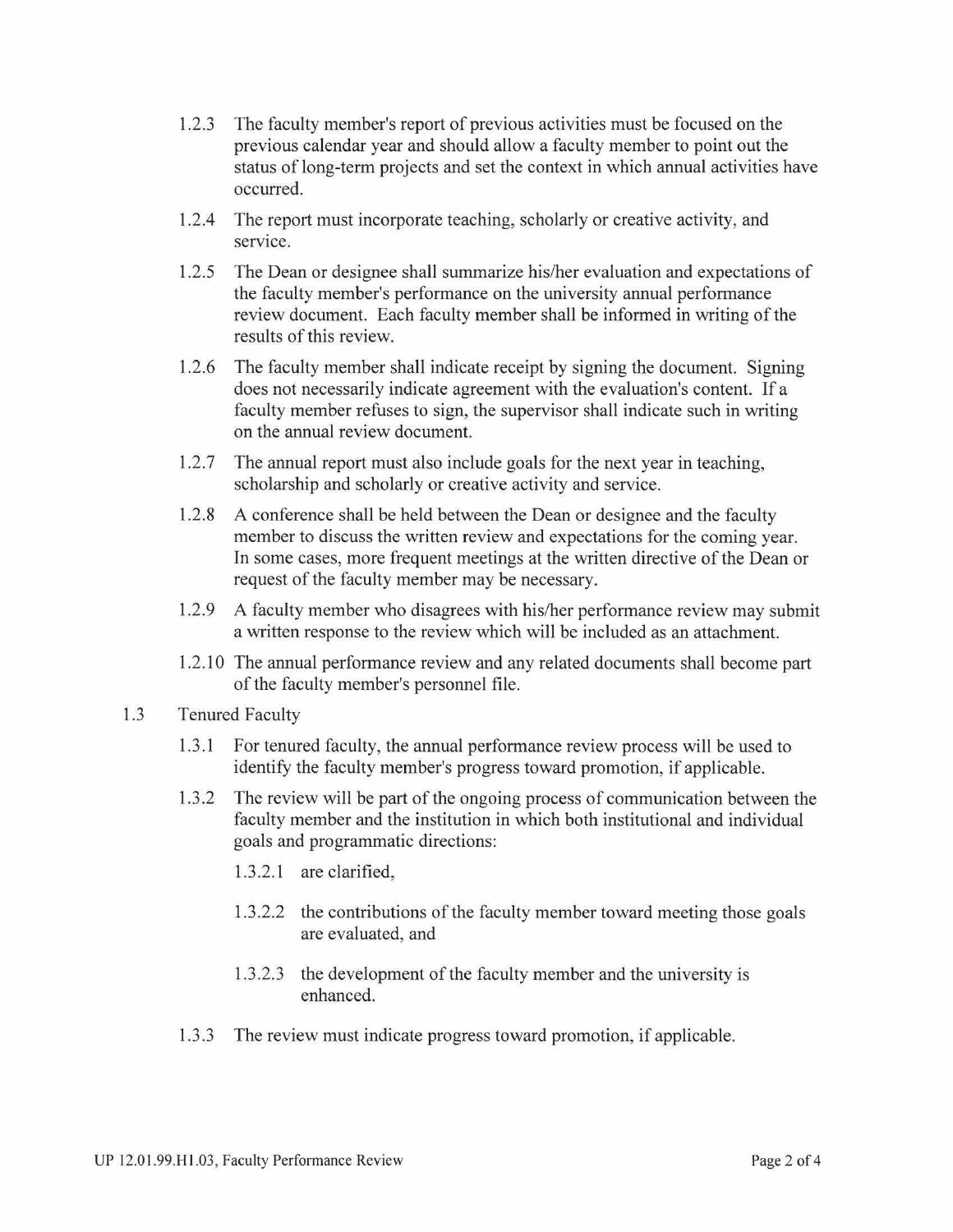- 1.4 Tenure-Track Faculty
	- 1.4.1 Through the annual performance review process, Deans or designees shall review the performance of all faculty members who are accruing credit toward tenure.
	- 1.4.2 This review will provide a candid evaluation of the individual's achievements in regard to the Dean's or designee's assessment of progress in the discipline and in the context of College goals. This review must take into account the fact that progress in a scholarly career is a long-term venture; therefore, a three to five year horizon may be necessary for the accurate evaluation of scholarly progress.
	- 1.4.3 Comprehensive reviews to determine progress toward tenure are required for tenure-track faculty during the fourth year of probation in lieu of the annual performance review. Fourth year reviews must be performed by the faculty member's Dean.
		- 1.4.3 .1 The faculty member's Dean will provide a written summary of achievements and whether the faculty member is making adequate progress toward tenure. The Dean must identify what still must be accomplished to receive a positive tenure recommendation. If the faculty member is not making adequate progress toward tenure, the Dean may recommend non-renewal of the faculty member's appointment.
		- 1.4.3.2 Peer review is required for these reviews.
		- 1.4.3.3 The timeline to be followed will be consistent with the colleges' procedures for annual performance review.
- 1.5 Non-Tenure-Track Faculty

The annual review process will serve primarily as an evaluation focusing on performance and potential for reappointment.

#### **Related Statutes, Policies, or Requirements**

System Policy 12.01, *[Academic Freedom, Responsibility and Tenure](http://policies.tamus.edu/12-01.pdf)* 

System Policy 12.02, *[Institutional Procedures for Implementing Tenure](http://policies.tamus.edu/12-02.pdf)* 

System Policy 12.06, *Post-Tenure Review of Faculty and Teaching Effectiveness* 

System Policy 12.07, *[Fixed Term Academic Professional Track Faculty](http://policies.tamus.edu/12-07.pdf)* 

[Texas Education Code §51.942](http://www.statutes.legis.state.tx.us/Docs/ED/htm/ED.51.htm#51.942)